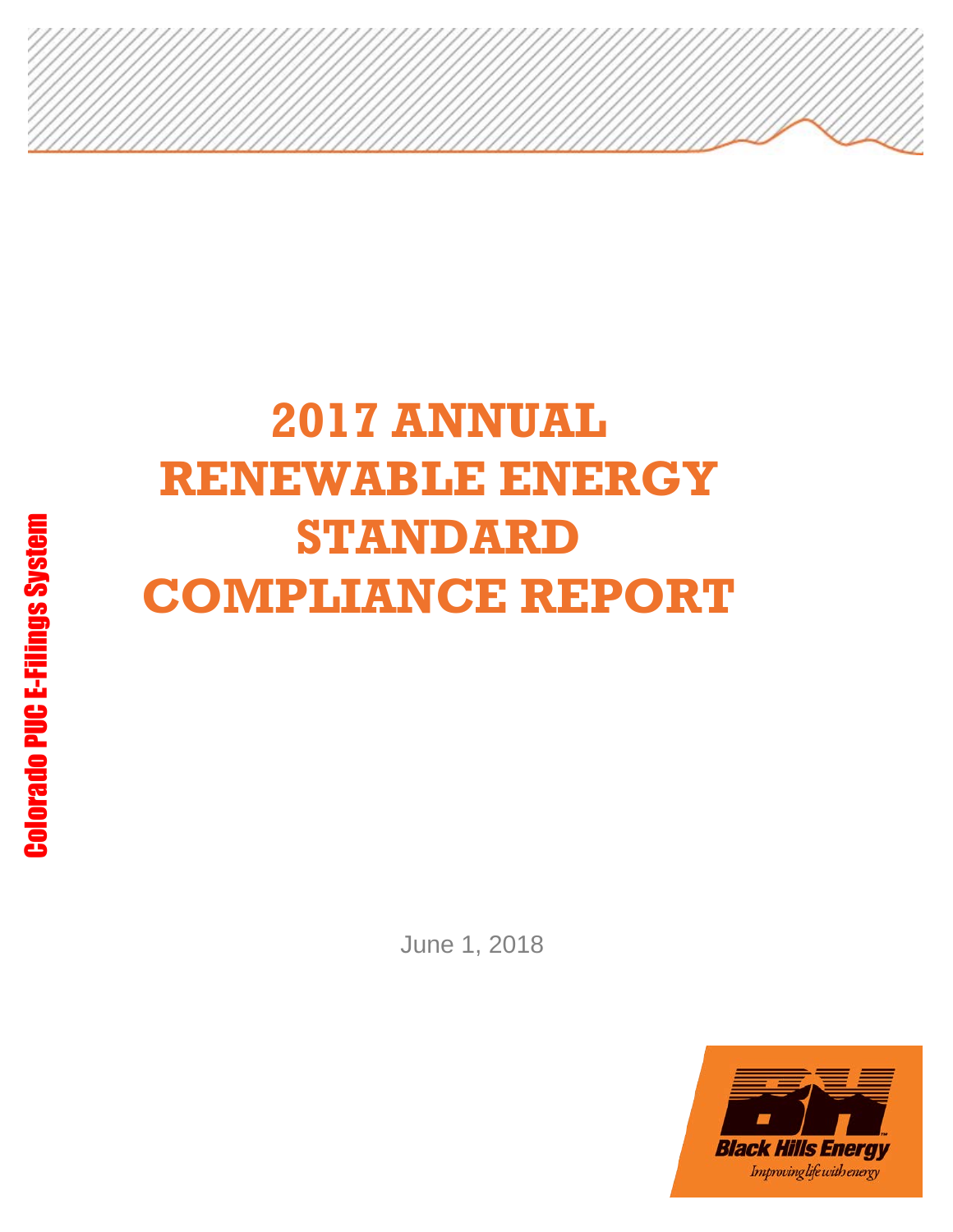## **Black Hills/Colorado Electric Utility Company, LP, d/b/a Black Hills Energy 2017 Renewable Energy Standard (RES) Compliance Report**

#### **Introduction**

This RES Compliance Report is being filed by Black Hills/Colorado Electric Utility Company, LP, ("Black Hills" or "Company") pursuant to the Renewable Energy Standard ("RES") established by C.R.S. § 40-2-124 *et seq.* ("RES statute") and implemented by Rules 3650-3668 ("RES Rules"). This report covers the RES compliance year 2017.

The Commission approved Black Hills' 2015-2017 RES Compliance Plan by Decision No. C15- 1279 mailed December 3, 2015, consistent with the terms of a settlement agreement ("2015-2017 RES Plan Settlement") joined by Black Hills, Staff of the Colorado Public Utilities Commission, the Colorado Office of Consumer Counsel, the Colorado Energy Office, the Colorado Independent Energy Association, and Western Resource Advocates. The settlement agreement included an on-site solar program acquisition level of 1,150 kW per year for the 2015-2017 compliance period. The settlement also included Black Hills issuing a Request for Proposals ("RFP") to purchase stand-alone Renewable Energy Credits ("RECs") in 2015 and 2016. The RFP resulted in Black Hills purchasing 250,000 RECs for 2015 RES Compliance and an additional 150,000 RECs for 2016 Compliance. No additional RECs were purchased in 2017 for compliance matters.

Consistent with the 2015-2017 RES Plan Settlement, the Company issued an RFP for up to 2 MW of Community Solar Garden ("CSG") capacity in 2017 and awarded the full 2 MW of capacity to the winning bidder. The Company also awarded 500 kW of CSG capacity through a separate stand-alone offer. These two new CSG's are expected to be on-line in June 2018.

The Busch Ranch Wind Project came on-line in late 2012, and 2017 was the fifth full year of operation for the project. Black Hills owns a 50% undivided ownership in this facility, the other 50% is owned by AltaGas. Black Hills entered into a Renewable Energy Purchase Agreement to purchase the renewable energy from AltaGas. The Busch Ranch Wind Project is located in Huerfano County, Colorado.

The Peak View Wind Project came on-line in late 2016, and 2017 was the first full year of operation for the project. The project was approved by Commission Decision C15-1182 in Proceeding No. 15A-0502E. The Company purchased this 60 MW project from Invenergy, LLC after it was selected as the winning bid in a competitive bid solicitation in Proceeding No. 13A-0445E. Attachment B provides more information pursuant to the settlement agreement reached in Proceeding No. 15A-0502E. The Peak View Wind Project is located in Huerfano County and Las Animas County in Colorado.

This 2017 Annual RES Compliance Report contains a narrative description of how Black Hills achieved compliance with each component of the RES rules that were in effect in compliance year 2017, citing to individual rules and supporting exhibits with details of monthly REC contributions.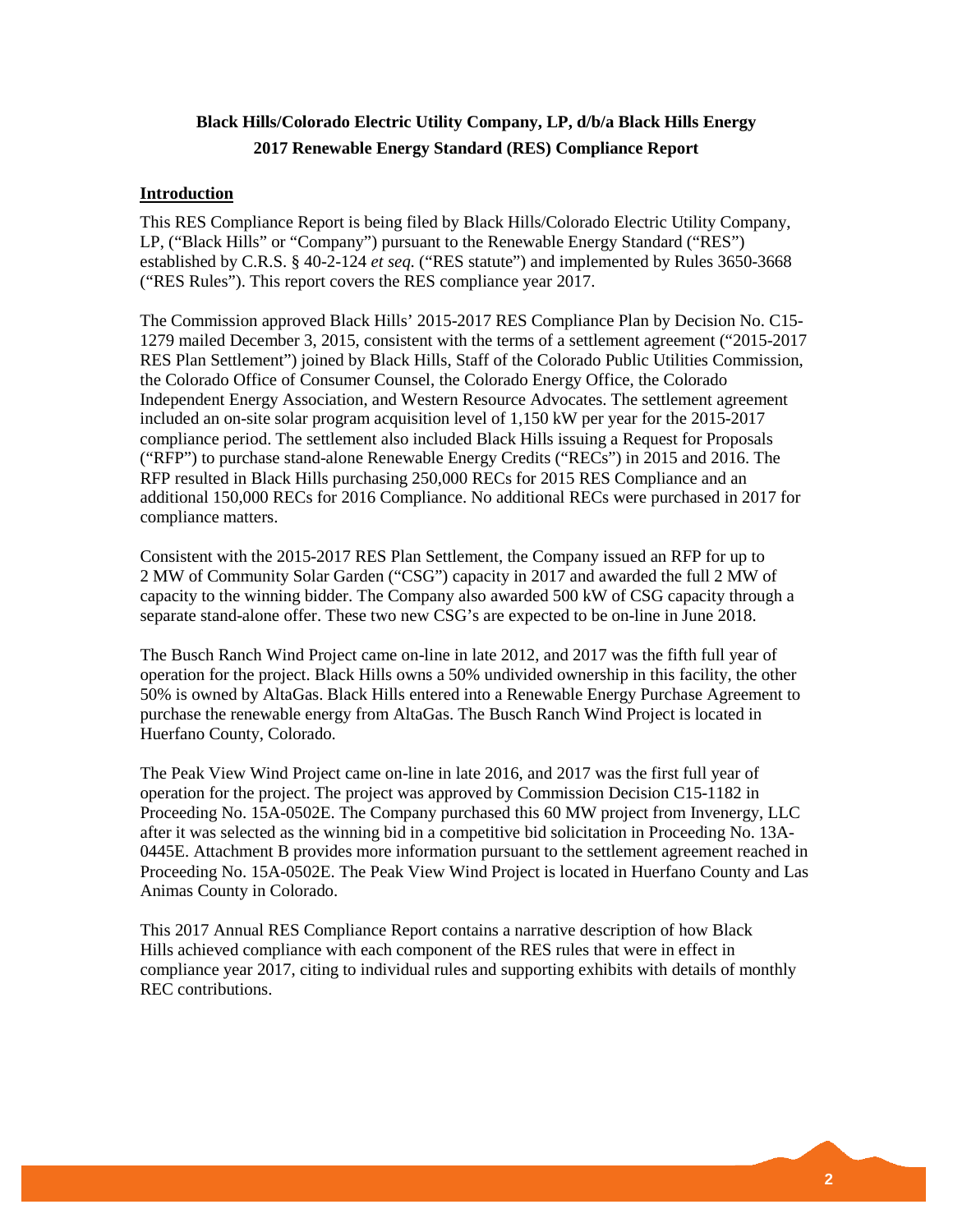### **Executive Summary**

Pursuant to Rule 3662(b), Black Hills reports that for the compliance year 2017, the Company achieved compliance with each component of the RES. This report follows Rule 3662, "Annual RES Compliance Report," and demonstrates that Black Hills has complied with the requirements of the RES.

For the compliance year 2017, Black Hills met the requirements for non-distributed generation of the RES through the following Black Hills renewable sources:

- Busch Ranch Wind Project 109,992 RECs (Attachment A.1 "RES Compliance Summary" and Attachment A.2 – "Busch Ranch Wind").
	- o 82,396 RECs were carried forward from 2016 for 2017 compliance.
	- o 27,596 RECs generated in 2017 were used for 2017 compliance.
- Peak View Wind Project 232,231 RECs (Attachment A.3 "Peak View Wind").
	- o 33,384 RECs were carried forward from 2016 for 2017 compliance.
	- o 198,847 RECs generated in 2017 were used for 2017 compliance.

For the compliance year 2017, Black Hills met the requirements for renewable distributed generation ("DG") including retail distributed generation ("Retail DG") of the RES through the following Black Hills Commission-approved wind and solar programs:

- Busch Ranch Wind Project 13,835 RECs (Attachment A.2 "RES Compliance Summary")
	- o 13,835 RECs generated in 2017 were used for 2017 compliance.
- On-Site Solar <10kW 5,177 RECs (Attachment A.4 "Onsite Solar  $\langle 10kW'' \rangle$ 
	- o 5,177 RECS were carried forward from 2014 for 2017 compliance.
- On-Site Solar >10kW 18,537 RECs (Attachment A.5 "Onsite Solar  $>10$ kW")
	- o 18,537 RECS were carried forward from 2015 and 2016 for 2017 compliance.
- Community Solar Gardens 476 RECs (Attachment A.6 "Community Solar Gardens")
	- o 262 RECs were carried forward from 2015 and 2016 for 2017 compliance.
	- o 214 RECs generated in 2017 were used for 2017 compliance.

An electronic copy of this annual compliance report has been posted on the Black Hills website pursuant to Rule 3662(d). Black Hills will also provide the Commission with an electronic copy of this report, excluding any confidential material, pursuant to Rule 3662(e).

#### **RES Compliance Report**

Pursuant to Rule 3662(a)(I), Black Hills reports that its retail electricity sales in Colorado totaled 1,901,235 megawatt hours ("MWh") in 2017. Therefore, Black Hills' 2017 applicable Renewable Energy Standard pursuant to  $\S$  40-2-124(1)(c)(I)(D) was 380,247 MWh, or 20% of the 2017 MWh sales. In addition, 38,025 MWh or 2% of the total retail electricity sales were required to be renewable distributed generation and one-half of the renewable DG (19,013 MWh) are required to be retail renewable DG. Black Hills complied with Rule  $3662(a)(I)$  by actually generating 380,247 RECs during 2017, as highlighted in Attachment A.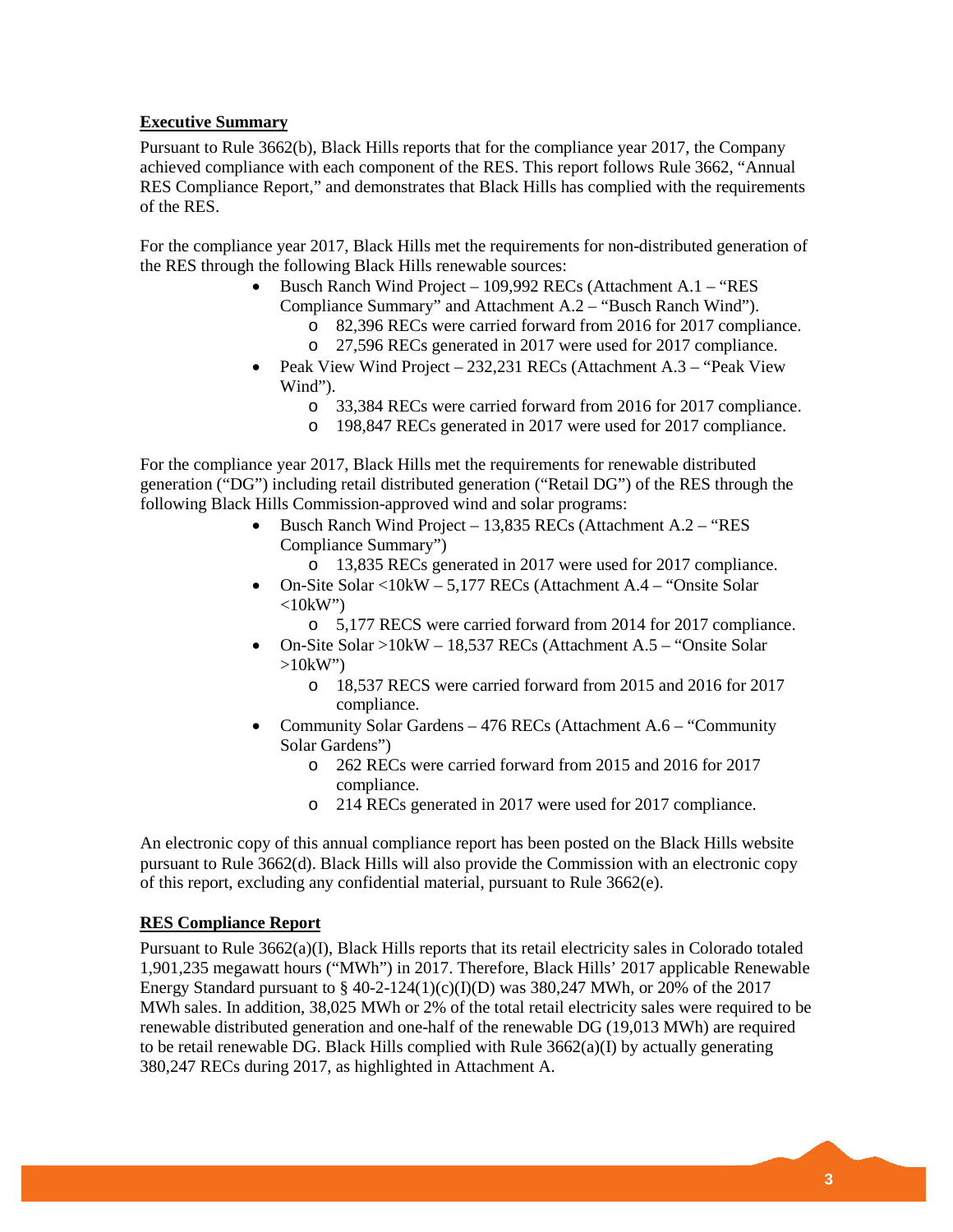Pursuant to Rules  $3662(a)(II)$  and  $3662(a)(III)$ , Black Hills reports that it acquired a total of 337,987 RECs in 2017. For wholesale distributed generation energy, the Busch Ranch Wind Project produced 91,915 MWh of wind energy in 2017. This equates to 114,894 RECs after applying the 25% Colorado in-state credit. The Company also acquired 198,847 RECs from the Peak View Wind Project. These RECs are considered non-distributed generation. The total amount of QRU-owned eligible energy production equals the sum of Busch Ranch and Peak View Production, or 290,762 MWh. The Company did not purchase any stand-alone RECs in order to meet 2017 compliance. No RECs from biomass or biodiesel were produced in 2017 and production of these RECs is not projected to occur in the future. Please see Attachment A.2 – "Busch Ranch Wind", Attachment A.3 – "Peak View Wind", Attachment A.8 – "REC Purchases & Sales", Attachment A.9 – "Biomass Resources", Attachment A.10 – "Biodiesel – Pueblo" and Attachment A.11 – "Biodiesel – Rocky Ford", which are attached to this report and incorporated herein.

Also pursuant to Rules  $3662(a)(II)$  and  $3662(a)(III)$ , the total of the Retail DG RECs acquired in 2017 was 24,246 RECs from participants in Black Hills' Standard Rebate Offer program, Performance Based Incentive programs, Community Solar Garden program, and by a Non-Solar Retail DG resource. Please see Attachment A.4 – "Onsite Solar <10kW", Attachment A.5 – "Onsite Solar >10kW", Attachment A.6 – "Community Solar Gardens" and Attachment A.7 – "Non-Solar Retail DG".

Pursuant to Rule 3662(a)(IV), Black Hills reports that no Eligible Energy and RECs were borrowed forward, pursuant to Rule 3654 from previous compliance years, and thus no Eligible Energy and RECs were made up during the 2017 compliance year. See Attachment A.1 – "RES Compliance Summary."

Pursuant to Rule 3662(a)(V), Black Hills reports that no Eligible Energy and RECs will be borrowed forward from future compliance years, pursuant to Rule 3654. See Attachment A.1 – "RES Compliance Summary".

Pursuant to Rule 3662(a)(VI), Black Hills reports that no Eligible Energy and RECs will be carried back from 2018 Eligible Energy and RECs produced prior to July 1, under Rule 3654(h)(I). See Attachment A.1 – "RES Compliance Summary".

Pursuant to Rule 3662(a)(VII), Black Hills reports that, under Rule 3654(h)(III), a total of 163,308 RECs were carried forward from calendar years prior to 2017. Of these, a total of 139,757 were used for 2017 Compliance. For 2017 RES Compliance, the following carried forward RECs were used to meet compliance:

- 82,396 RECs from Busch Ranch Wind Project production in 2016 (Attachment A.2 – Busch Ranch Wind").
- 33,384 RECS from Peak View Wind Project production in 2016 (Attachment A.3) – Peak View Wind").
- 5,177 RECs from Solar <10kW (DG) production in 2014 (Attachment A.4 "Onsite Solar <10kW").
- 18,537 RECs from Solar >10kW (Retail DG) production in 2015 and 2016 (Attachment A.5 – Onsite Solar >10kW")
- 39 RECs from CSG (Retail DG) production in 2015 (Attachment A.6 "Community Solar Gardens").
- 224 RECs from CSG (Retail DG) production in 2016 (Attachment A.6 "Community Solar Gardens").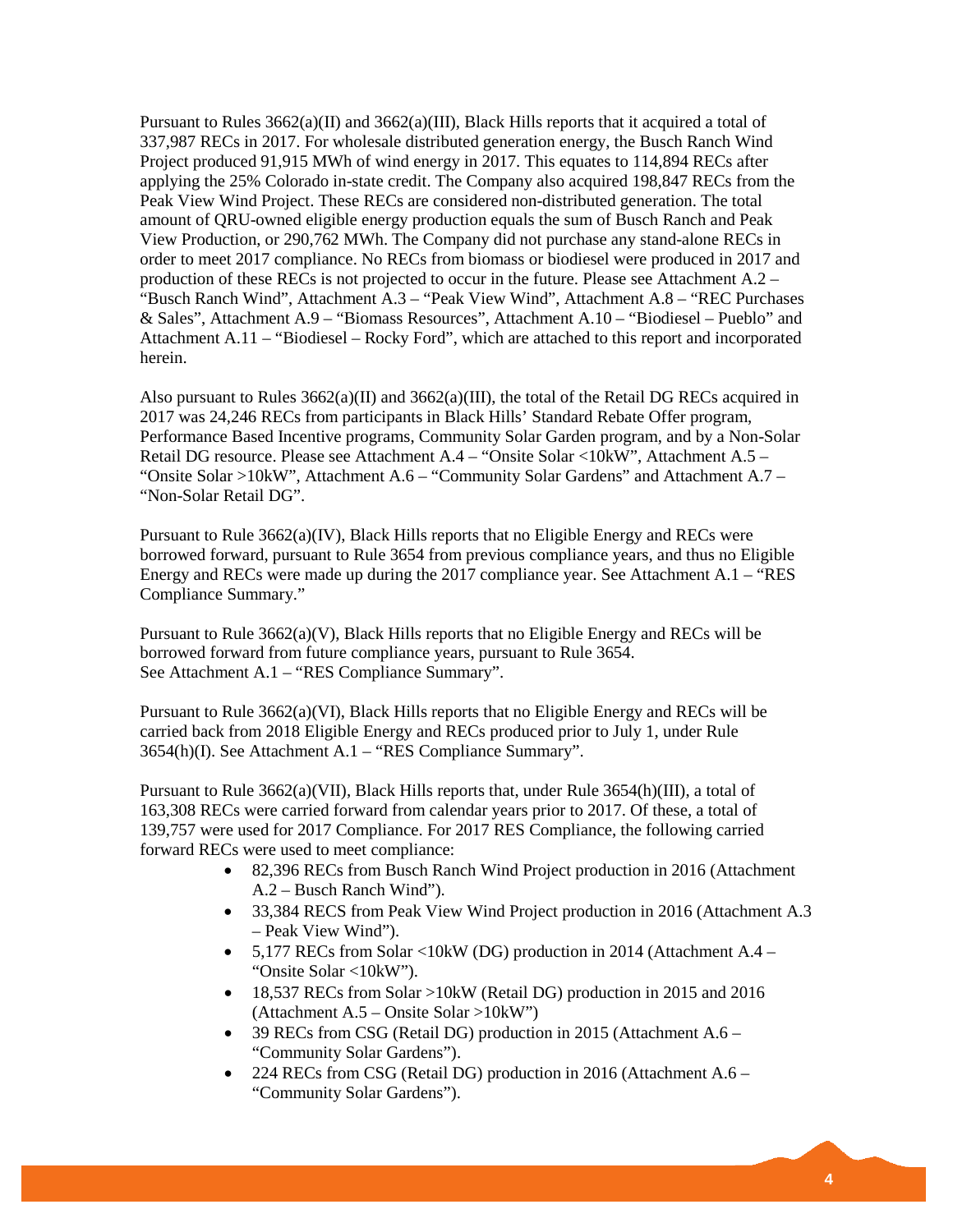Pursuant to Rule 3662(a)(VIII), Black Hills reports that, under Rule 3654(h)(III), 97,496 RECs that were acquired in 2017 will be carried forward from the 2017 compliance year for future REC requirements. See Attachment A.1 – "RES Compliance Summary".

Pursuant to Rule 3662(a)(IX), Black Hills reports that the following renewable energy resources were counted toward compliance with the 2017 RES:

- Wind (Non-DG)  $RECs = 226,442$ . See Attachments  $A.2 -$  "Busch Ranch Wind" and A.3 – "Peak View Wind" for monthly contribution detail.
- Wind (DG) RECs = 13,835. Please see Attachment A.2 "Busch Ranch Wind" for monthly contribution detail.
- On-Site Solar (Retail DG) RECs = 214. See Attachment A.6 "Community" Solar Gardens" for contribution detail.

Pursuant to Rule  $3662(a)(X)$ , Black Hills reports that in 2017 it acquired 20,919 RECs through the Standard Rebate Offer and Performance Based Incentive programs. Please see Attachment A.4 – "Onsite Solar <10kW" and Attachment A.5 – "Onsite Solar >10kW" for monthly contribution detail.

Pursuant to Rule 3662(a)(XI), Black Hills reports that it did not retire any RECs during the compliance year pursuant to a voluntary green pricing program.

Pursuant to Rule 3662(a)(XII), Black Hills reports that it did not sell RECs during the compliance year. Additionally, Black Hills did not purchase any RECs for 2017 Compliance.

Pursuant to Rule 3662(a)(XIII), on June 23, 2017, Black Hills issued two Request for Proposals ("RFP") – the EER RFP and the Request for Proposal for Renewable Energy Credits in Conjunction with Eligible Energy Resource Bid. Through the EER RFP, Black Hills sought to acquire up to 60 MW of eligible energy resources necessary for compliance with the RES as identified in Black Hills' 2016 ERP and the 2018-2021 RES Compliance Plan. On February 9, 2018, Black Hills recommended the most cost-effective and lowest risk bid from a selection of very competitive bids. Black Hills has not received a final written decision from the Commission regarding the proposed 60 MW Purchase Power Agreement (wind resource) with Black Hills Electric Generation, LLC.

Pursuant to Rule 3662(a)(XIV), Black Hills reports that it spent a total of \$4,568,154 RESA funds in 2017 to acquire Eligible Energy and its associated RECs during the compliance year.

| 2017 Retail Rate Impact                         |             |
|-------------------------------------------------|-------------|
| 2017 RESA Revenue (2% Renewable Energy Standard | \$4,918,431 |
| Adjustment)                                     |             |
| Costs of RECs Acquired in 2017                  | \$4,568,154 |
| Funds Applied to Negative RESA Balance          | \$350,277   |
| Retail Rate Impact                              | 2%          |

In Proceeding No. 17AL-0477E, Phase II rate design, the Commission ordered the cost of production meters to be recovered through RESA and not base rates. The 2017 RESA costs do not include the cost of production meters, however the Company in 2018 will begin to charge the RESA for the cost of production meters.